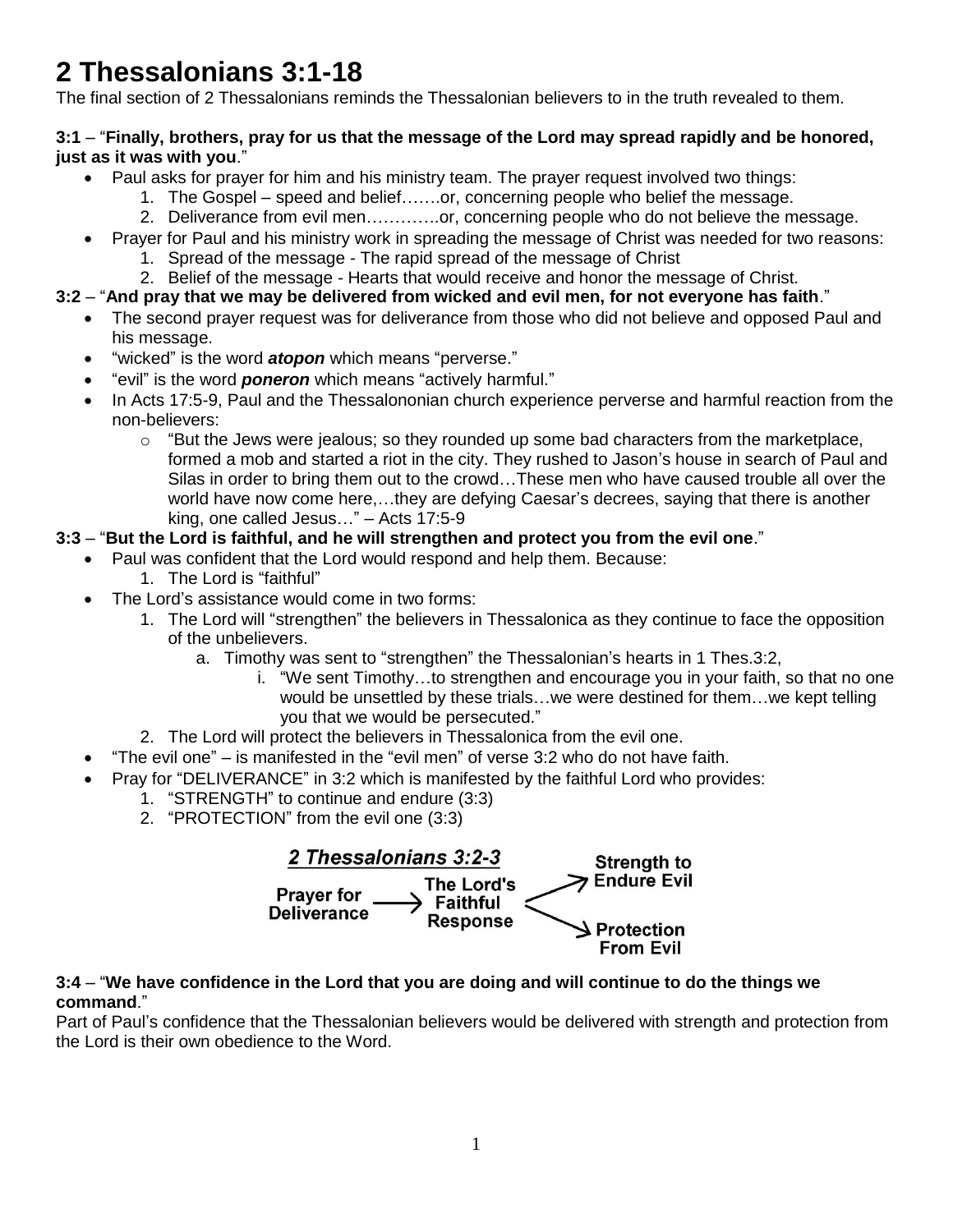## **3:5** – "**May the Lord direct your hearts into God's love and Christ's perseverance**."

 Paul prays that the Thessalonians would be lead or directed by the Lord into an ever increasing understanding and reception of "God's Love" and "Christ's Perseverance"



The mention of "Christ's Perseverance" probably refers to both:

- 1. Endurance of persecution
- 2. Waiting for Christ's return

The Letter of Second Thessalonians deals with three issues:

- 1. Persecution (ch. 1)
- 2. Day of the Lord (ch. 2)
- 3. Lifestyle Error (ch. 3)

Here begins Paul's correction of an error in the lifestyle of believers in Thessalonica.

Paul had urged the church to warn the idle in his first letter in 1 Thessalonians 5:14 –

"*We urge you*, brothers, *warn those who are idle*, encourage the timid, help the weak, be patient with everyone."

- The church was "urged", not commanded.
	- "warn"
	- "idle" ataktos "without rank, out of rank, disorderly. The word was a military term used to refer to soldiers who is out o step or out of rank. It could refer to an entire army out of control and moving in disarray. It came out of the military to be used to refer to things out of order. Paul uses it here to refer to those who are "out of order" with society and are neglecting their natural duties of engaging in productive work/labor.

# **3:6** – "**In the name of the Lord Jesus Christ, we command you, brothers, to keep away from every brother who is idle and does not live according to the teaching you** ( or, "they") **received from us**."

- Key phrases that set the tone of Paul's correction:
	- $\circ$  "In the name of the Lord Jesus Christ" this is a serious violation of character of Jesus and the nature of God.
	- $\circ$  "we command you"
		- "we" indicates this is not Paul's personal preference of a pet-peeve of Paul's, but the entire ministry team is concerned about this deviant behavior of the Thessalonians.
		- "command" is not a suggestion, but a command to follow through on orders given by a higher command which is the Apostles and the Lord Jesus Christ (God, Savior, Messiah)
	- o "keep away from" is from "*stello*" (present middle infinitive ="*stellesthai*")
		- Originally meant "to get ready" "to equip" an army for an expedition such as getting a ship ready for sailing.
		- Then it began to be used to say "bring together" or "to gather up" such as to separate something to a certain place for use or for protection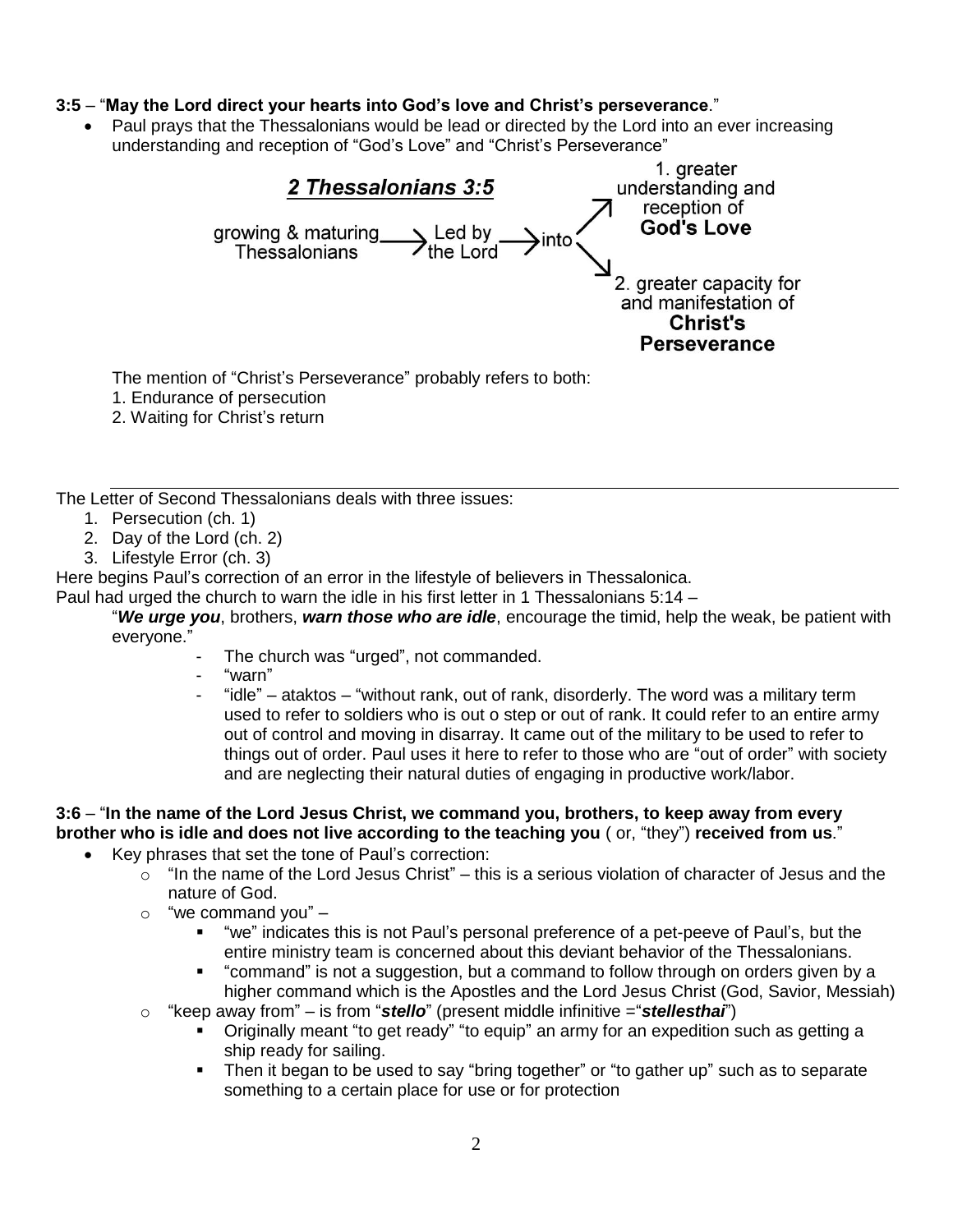- This led to the use of this word as it is used by Paul here, which is "to gather in", "to withdraw", "to avoid"
- This same word is used in Romans 16:17 in reference to "Those who cause divisions and put obstacles in your way that are contrary to the teaching you have learned."
- "idle" is "*atakeo*" (see above) meaning "to be out of rank, to be out of order, to be disorderly"
- "teaching"
- "brothers" this is the seventh and final use of "brothers" in this letter
- "you" can be translated "they" so it says "that THEY received."

## **3:7** – "**For you yourselves know how you ought to follow our example. We were not idle when we were with you,**…"

"Yourselves" is emphatic! "You, you yourselves, you know this!

Just like they had forgotten his teaching on the Day of the Lord that he had repeatedly taught, they had forgotten his example of working every day with his hands to supply his own needs.

In 1 Thessalonians 1:6 the church was praised for having become imitators of Paul, his ministry team and the Lord:

"You became imitators of us and of the Lord; in spite of severe suffering you welcomed the message with the joy given by the Holy Spirit."

The church had dealt with suffering and persecution, but they had not all understood the teaching and example of daily life.

The "teaching" or oral traditions, (like the Jewish doctrine and traditions) were not just theological concepts, but instructions and practices applied in everyday life and seen while interacting with the world.

Paul first begins with the negative: "We were NOT idle!" He then moves into the description of the positive example.

# **3:8** – "…**nor did we eat anyone's food without paying for it. On the contrary, we worked night and day, laboring and toiling so that we would not be a burden to any of you**."

- Paul worked in:
	- o Thessalonica, 1 Thessalonians 2:9 and 4:11
	- o Corinth, Acts 18:2-3
	- o Ephesus, Acts 20:33-35
	- $\circ$  Overall ministry practice: "We work hard with our own hands." 1 Corinthians 4:12

#### **3:9** – "**We did this, not because we do not have the right to such help, but in order to make ourselves a model for you to follow**."

## **3:10** – "**For even when we were with you, we gave you this rule:** '*If a man will not work, he shall not eat.*' "

# **3:11** – "**We hear that some among you are idle. They are not busy; they are buy-bodies**."

Up until now Paul has been talking to the whole church ABOUT the idle. Now Paul directly addresses the idle by talking TO the idle.

These people are not merely not working productively they are working at upsetting the peace and harmony of the church community by working at meddling. In other words people are either working to build or they are actively working to disassemble.